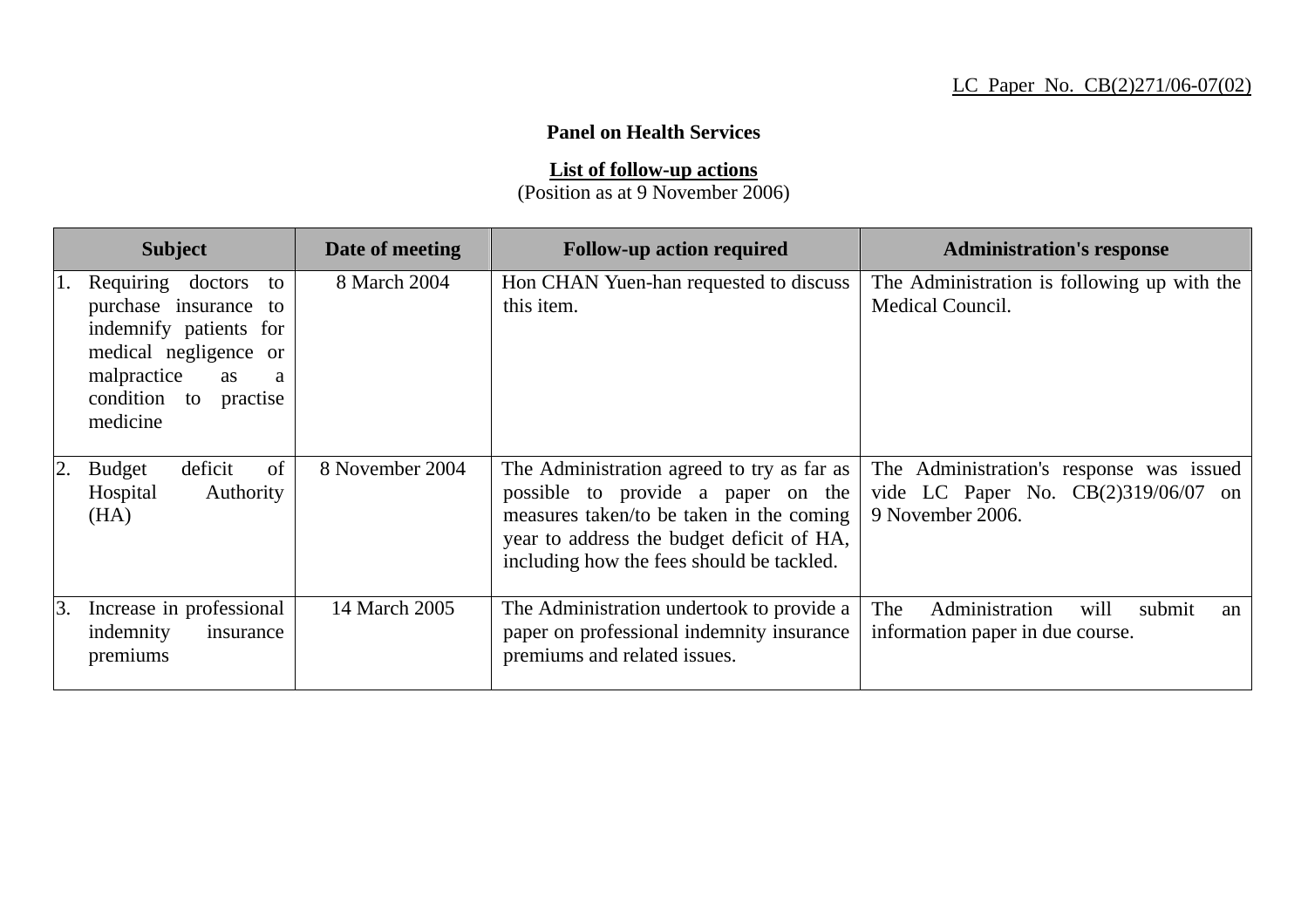| <b>Subject</b>                                                                                                                          | Date of meeting  | <b>Follow-up action required</b>                                                                                                                                                                                                                                                                                                                                                                                                                                                                                                                                                       | <b>Administration's response</b>                                                                                                                          |
|-----------------------------------------------------------------------------------------------------------------------------------------|------------------|----------------------------------------------------------------------------------------------------------------------------------------------------------------------------------------------------------------------------------------------------------------------------------------------------------------------------------------------------------------------------------------------------------------------------------------------------------------------------------------------------------------------------------------------------------------------------------------|-----------------------------------------------------------------------------------------------------------------------------------------------------------|
| Regulation of medical<br>4.<br>devices in Hong Kong -<br>Recent progress                                                                | 19 July 2005     | The Administration -<br>(a) to provide a supplementary written<br>response to the concern raised by Ms<br>LI Fung-ying about training and<br>related matters; and<br>(b) to revert to the Panel on the operation<br>of the regulatory system in due course.                                                                                                                                                                                                                                                                                                                            | The Administration will provide a written<br>response in due course.<br>The<br>Administration<br>will<br>submit<br>an<br>information paper in due course. |
| Guidelines<br>5.<br><sub>on</sub><br>implementation of the<br>Undesirable<br>Medical<br>Advertisements<br>(Amendment)<br>Ordinance 2005 | 12 December 2005 | The Administration was requested to plug<br>the loophole that some manufacturers<br>might deliberately state a claim or<br>disclaimer in the English language only by<br>making the product label and the<br>advertisement wholly or mainly in the<br>English language, in its future review of<br>the implementation of the Amendment<br>Ordinance.<br>Schedule 4 of the Amendment Ordinance<br>reads "If both the product label and the<br>advertisement are wholly or mainly in the<br>English or Chinese language, any claim or<br>disclaimer may be limited to that<br>language". | The Administration noted members' views<br>and this will be taken on board in the future<br>review of the Ordinance.                                      |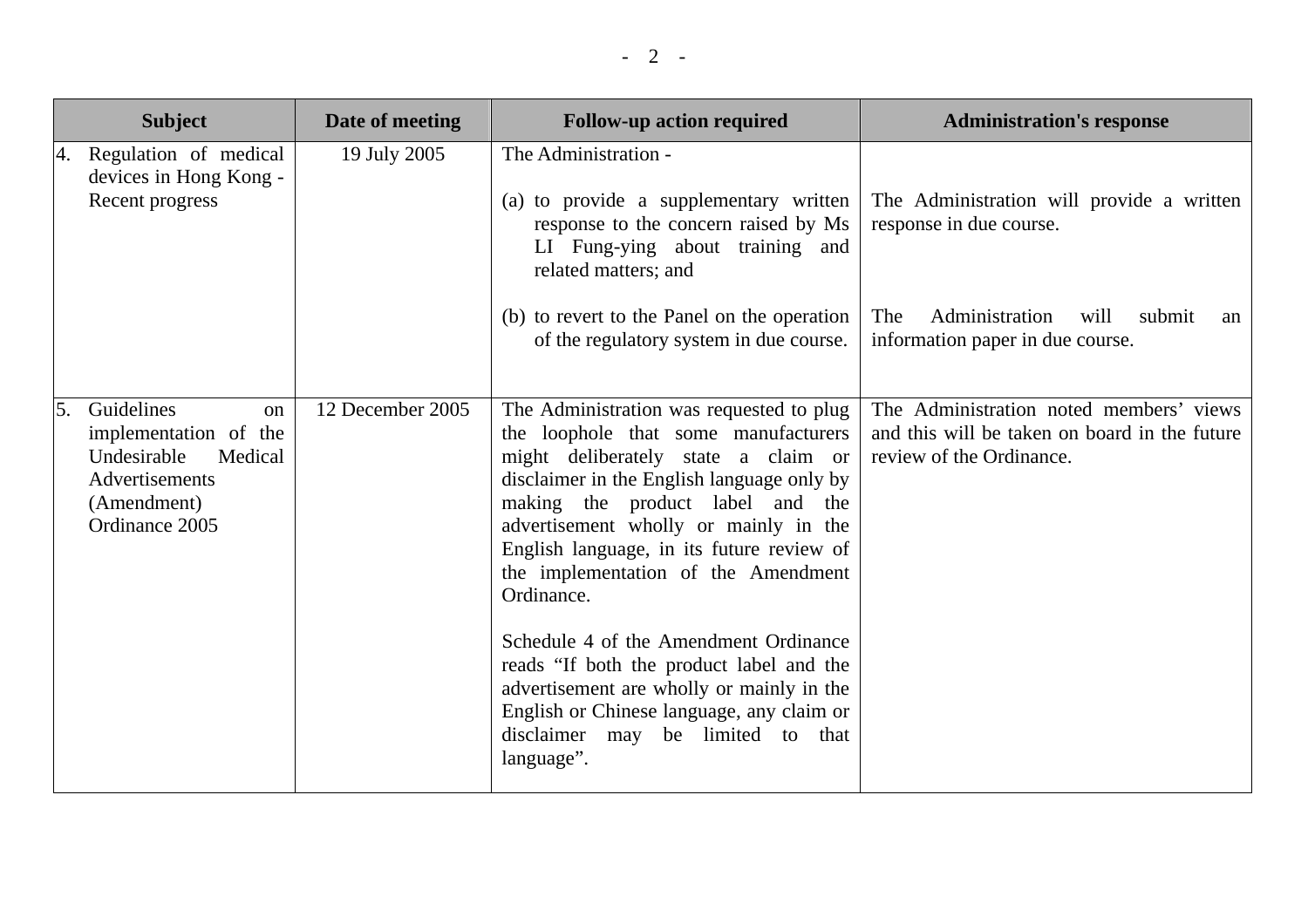|    | <b>Subject</b>                                                                               | Date of meeting  | <b>Follow-up action required</b>                                                                                                                                                                                                                                                                                                                                                                                                                                                                            | <b>Administration's response</b>                                                                                                                                                                                                            |
|----|----------------------------------------------------------------------------------------------|------------------|-------------------------------------------------------------------------------------------------------------------------------------------------------------------------------------------------------------------------------------------------------------------------------------------------------------------------------------------------------------------------------------------------------------------------------------------------------------------------------------------------------------|---------------------------------------------------------------------------------------------------------------------------------------------------------------------------------------------------------------------------------------------|
| 6. | Fees and charges for<br>health<br>public<br>care<br>services                                 | 13 February 2006 | The Administration would convey the<br>enquiry on<br>Chairman's<br>when<br>the<br>Administration planned to implement new<br>fees and charges for public health care<br>services to the relevant public officers<br>after the meeting and revert to the<br>Secretariat.                                                                                                                                                                                                                                     | The Administration's response was issued<br>vide LC Paper No. CB(2)318/06-07 on<br>9 November 2006.                                                                                                                                         |
| 7. | Incorporation of organ<br>details<br>donation<br>in<br>Hong Kong's<br>smart<br>identity card | 13 February 2006 | The Administration agreed to submit a<br>progress report in due course on the work<br>it had done in storing a person's organ<br>donation details through electronic means.                                                                                                                                                                                                                                                                                                                                 | In its letter dated 7 July 2006, the<br>Administration advised that it will submit a<br>progress report on the subject as soon as<br>practicable in the 2006-2007 legislative<br>ILC<br>session<br>No.<br>paper<br>$CB(2)2717/05-06(01)$ ]. |
| 8. | Shan<br>Public<br>Fu<br>Mortuary Incident                                                    | 31 March 2006    | The Administration -<br>(a) to provide a paper after the meeting<br>setting out the disciplinary actions<br>taken by the Administration, if any,<br>against the frontline and management<br>staff who had committed dereliction of<br>duty in the incident; and<br>(b) to inform the Panel in three to six<br>months' time of the progress made in<br>taking forward the medium and<br>long-term measures recommended by<br>the Independent Committee on the<br>incident of the Fu Shan Public<br>Mortuary. | Administration<br>will<br>submit<br>The<br>an<br>information paper in due course.                                                                                                                                                           |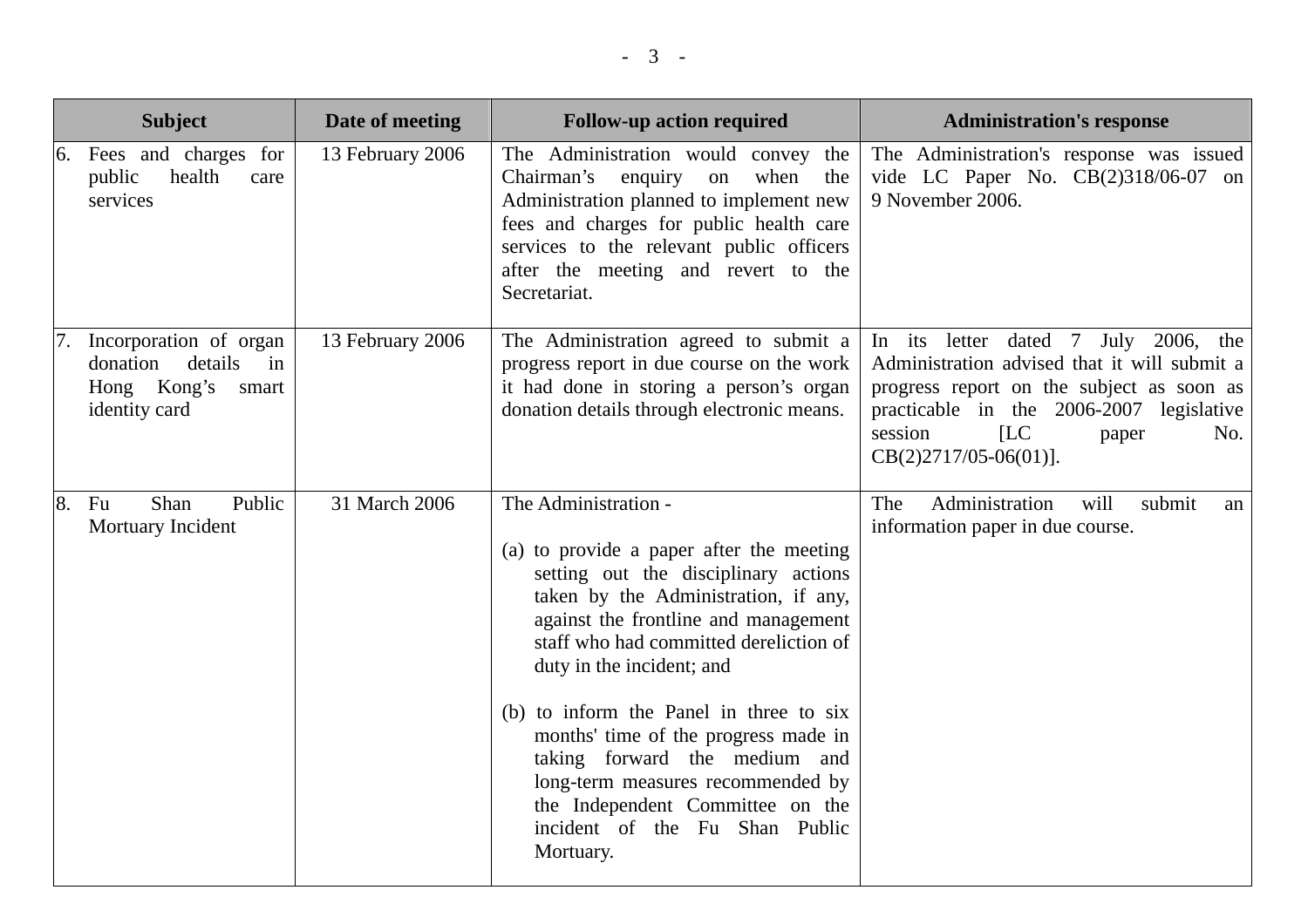| <b>Subject</b> |                                                                                      | Date of meeting                                                          | <b>Follow-up action required</b>                                                                                                                                                                                                                                                    | <b>Administration's response</b>                                     |
|----------------|--------------------------------------------------------------------------------------|--------------------------------------------------------------------------|-------------------------------------------------------------------------------------------------------------------------------------------------------------------------------------------------------------------------------------------------------------------------------------|----------------------------------------------------------------------|
| 9.             | Work pressure of<br>health care<br>practitioners in the<br><b>Hospital Authority</b> | 10 April 2006                                                            | Administration and the HA were<br>The <sub>1</sub><br>requested to provide a report to the Panel<br>on the progress made in addressing the<br>and needs of health<br>views<br>care<br>practitioners in the HA regarding work<br>pressure in three months' time.                     | The Administration will provide a written<br>response in due course. |
| 10.            | Discharge planning in<br>public hospitals                                            | 12 June 2006<br>(joint meeting with the<br>Panel on Welfare<br>Services) | The Administration was requested to<br>provide a written response to the views<br>expressed by deputations about the lack of<br>community<br>for<br>support<br>services<br>discharged patients.<br>Upon receipt,<br>another joint meeting could be held to<br>follow up the matter. | The Administration will provide a written<br>response in due course. |
| 11.            | Regulation of "Health"<br>Maintenance<br>Organisations"                              | 10 July 2006                                                             | The Administration was requested to<br>report to the Panel before the end of 2006<br>on the progress made in taking forward the<br>medical director concept for "Health"<br>Maintenance Organisations".                                                                             | The Administration will provide a written<br>response in due course. |